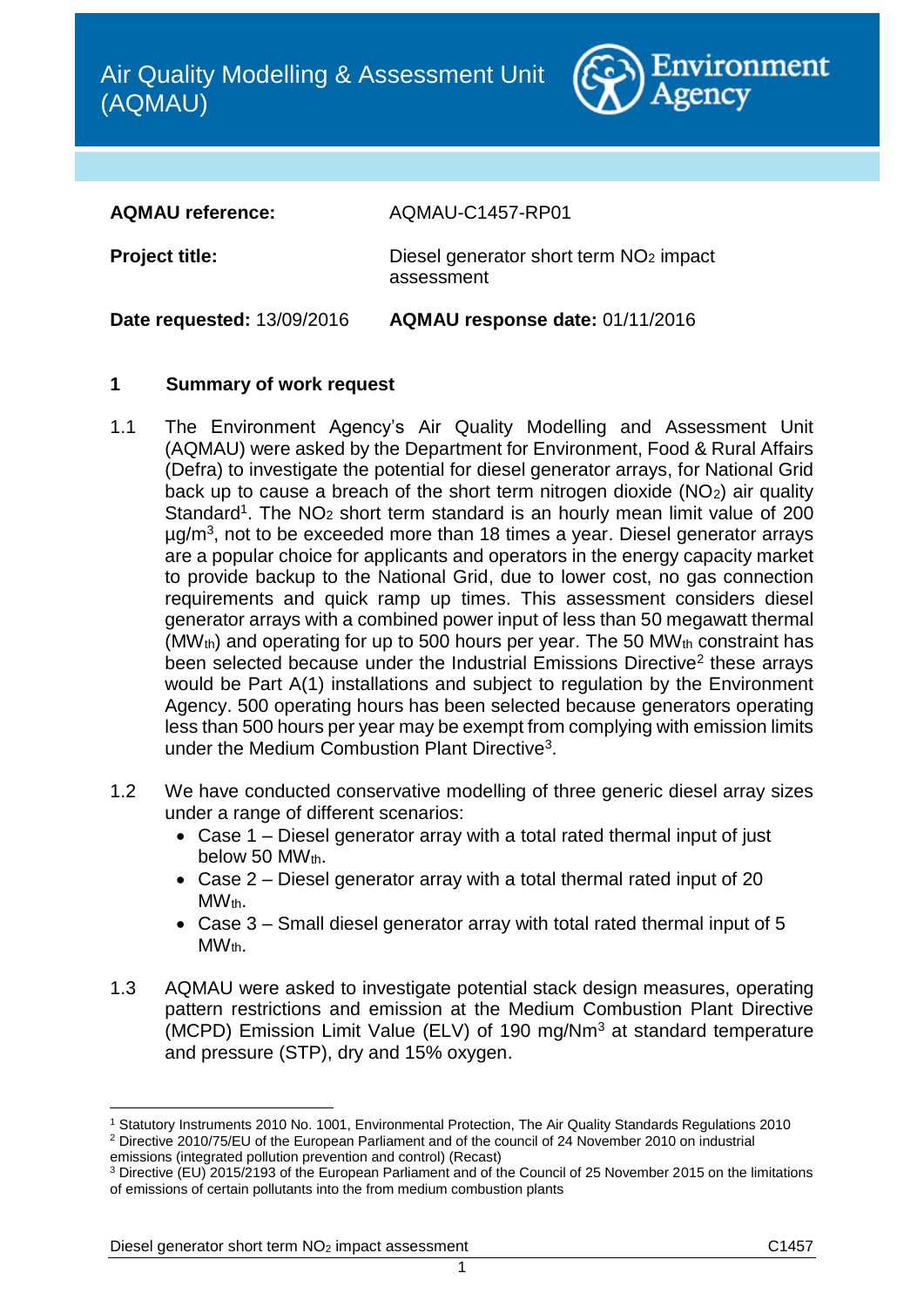# **2 Conclusions**

- 2.1 AQMAU undertook precautionary modelling making conservative assumptions on emissions and the maximum downwind predictions from the source, along with more realistic assumptions for  $NO<sub>X</sub>$  to  $NO<sub>2</sub>$  conversion.
- 2.2 Our precautionary modelling indicates that diesel generators without stack design measures, such as multiflue tall stack designs, operating pattern restrictions or abatement to achieve stringent ELVs are likely to cause breaches of the short term standard if there are sensitive receptors nearby. With design and control measures implemented the likelihood of exceedances can be significantly reduced. However, potential exceedances could still occur for some plant even with control measures if there are sensitive receptors nearby, see section 2.3 below.
- 2.3 From our modelling assessment we make the following general observations:
	- Stack engineering design to ensure good emissions dispersion through release height, buoyancy and momentum can substantially reduce these worst case impacts.
		- o Where individual engine stacks are implemented they should use good engineering design practices so that the downwash effects from engine containers and other structures are minimised and downwind dispersion is improved.
		- o Where individual engine stacks are implemented fewer larger engines are likely to have slightly less of an impact than a greater number of smaller engines.
		- o Combining multiple engine flows into multiflue tall stacks or implementing very large engines with tall stacks, greater than 20 m is the most effective design method for reducing the impacts and lowering the risk of short term exceedances.
	- Operational hours restricted to 50 hours per year still has the potential to exceed the standard within 160 m under the worst modelled case, just less than 50 MW $_{\text{th}}$  with 2.5 m individual engine stacks.
	- At the MCPD ELV there is still potential for an exceedance within 110 m under the worst modelled case, just less than 50 MW $_{th}$  with 2.5 m individual engine stacks.
	- An unabated diesel generator array with individual engine stacks (2.5 m) and a total rated thermal input of 5  $MW<sub>th</sub>$  still has potential to exceed the standard within 120 m.
- 2.4 Based on these observations we recommend that site specific assessment is conducted unless large multiflue stack configurations are proposed, or any of the following:
	- Operational hours are restricted to 50 hours per year and there are no sensitive receptors within 150 m.
	- Emissions are at the MCPD ELV and there are no sensitive receptors within 150 m.
	- $\bullet$  The total rated thermal input is less than 5 MW<sub>th</sub> and there are no sensitive receptors within 150 m.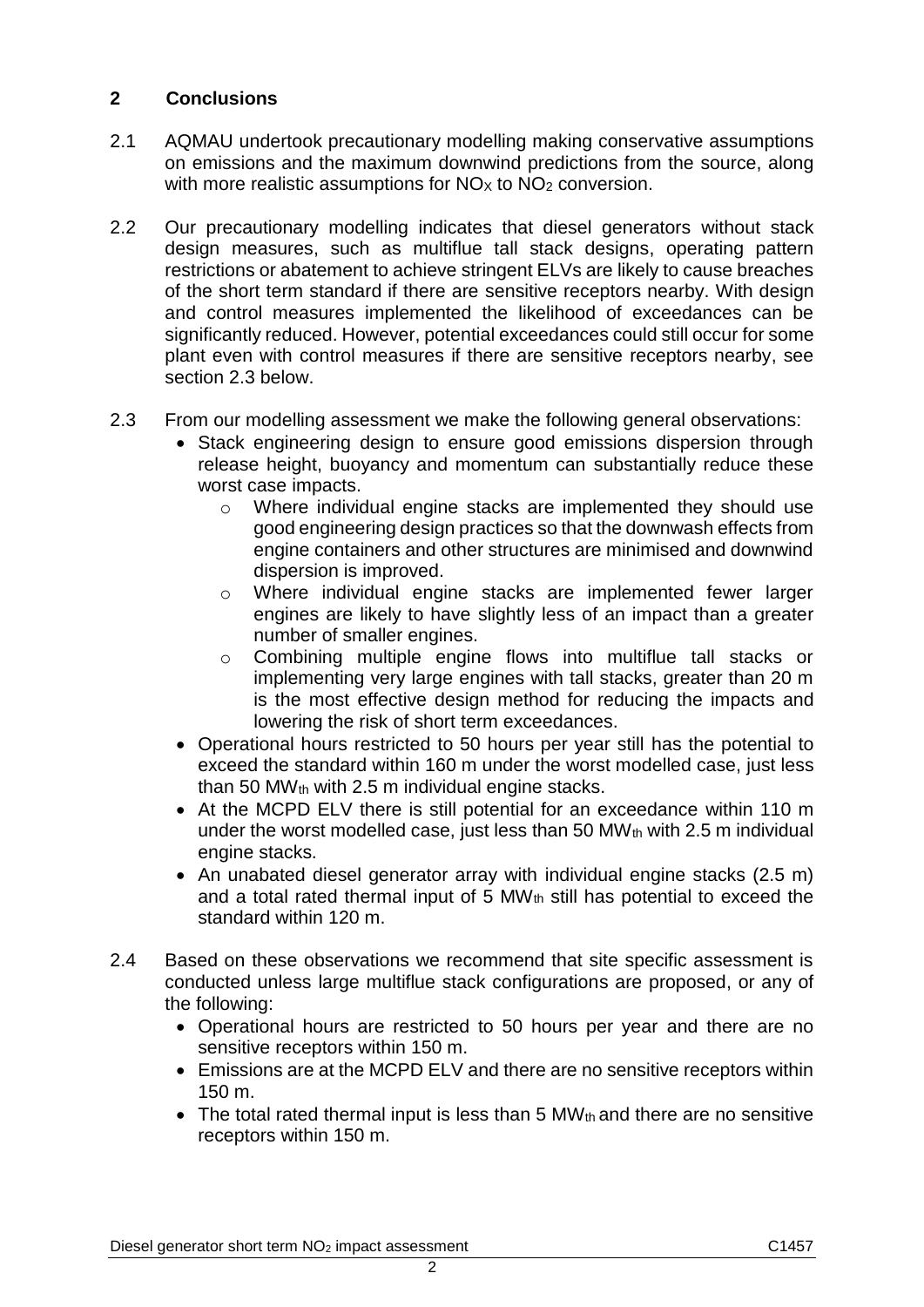# **3 Evidence for conclusions**

# **Modelling assumptions and sensitivity analysis**

- 3.1 The project brief was to conduct predictive modelling and assess the impact of new unabated diesel generator arrays and assess the effectiveness of various control measures such as: stack height and mutiflue designs; operational pattern restrictions; and abatement to achieve emissions at the MCPD ELV of 190 mg/Nm<sup>3</sup>, STP, dry and 15% oxygen. Conservative assumptions have been used to conduct precautionary screening modelling and assess the risk of exceeding the short term NO<sup>2</sup> standard for various scenarios.
- 3.2 Diesel generators have very high  $NO<sub>X</sub>$  emissions compared to other forms of generators such as similarly sized gas generators. Diesel generator emissions can vary greatly from engine to engine depending on the age and engine tuning.
- 3.3 Information provided to Defra by the generator manufacturing industry indicate that unregulated diesel engines are likely to have  $NO<sub>X</sub>$  emission concentrations of between 1500 and 2200 mg/Nm<sup>3</sup> or 12 to 17 kg/MWh<sub>e</sub>. Information from DECC $4$  reported unabated diesel engine NO<sub>x</sub> emissions between 2890 and  $3012$  mg/Nm<sup>3</sup>, 19.81 to 20.65 kg/MWh $_{\rm e}$ .
- 3.4 Diesel engines are lean-burn ie the fuel is burnt with excess air. There is therefore likely to be high levels of excess oxygen in the exhaust gases. AQMAU were asked to model emissions at a concertation of 2000 mg/Nm<sup>3</sup> STP, dry and 15% oxygen. However, to properly derive emission rates at this concentration the actual oxygen and moisture content in the exhaust gas is required, this data was not provided. We have used two emission factors to derive emission rates 12 kg/MWh<sub>e</sub> and 19 kg/MWh<sub>e</sub>. The large combustion plant BREF<sup>5</sup> states that the best available technique electrical efficiency ranges from 40 to 45% for diesel engines. An engine efficiency of 40% has therefore been assumed to derive the electrical output from the rated thermal input.
- 3.5 In addition we have conducted stoichiometric checks assuming typical diesel chemical compositions to estimate actual oxygen and moisture content from molar air to fuel ratios. Our checks indicate that for an emission concentration of 2000 mg/Nm<sup>3</sup>, actual oxygen of approximately 11.6%, moisture content of 6% and actual temperature of 450°C is equivalent to an emission factor of 12 kg/MWhe. For the same emission concentration actual oxygen of approximately 5.5%, moisture content of 10% and actual temperature of 450°C is equivalent to an emission factor of approximately 19 kg/MWhe. Diesel generators are unlikely to have such a low level of excess oxygen in the exhaust gas. Using the 11.6% actual oxygen, 6% moisture and 450°C, 19 kg/MWh<sup>e</sup> is equivalent to an emission concentration of approximately 3150 mg/Nm<sup>3</sup>. The actual exhaust conditions are therefore a key parameter in deriving representative emission rates. An emission factor of 19 kg/MWh<sup>e</sup> is likely to be on the high end of the

<sup>4</sup> Department of Energy & Climate Change, Developing Best Available Techniques for combustion plants operating in the balancing market, March 2015 (Amec Foster Wheeler Environment & Infrastructure UK Limited) <sup>5</sup> Integrated Pollution Prevention and Control Reference Document on Best Available Techniques for Large Combustion Plants, July 2006 (European Commission)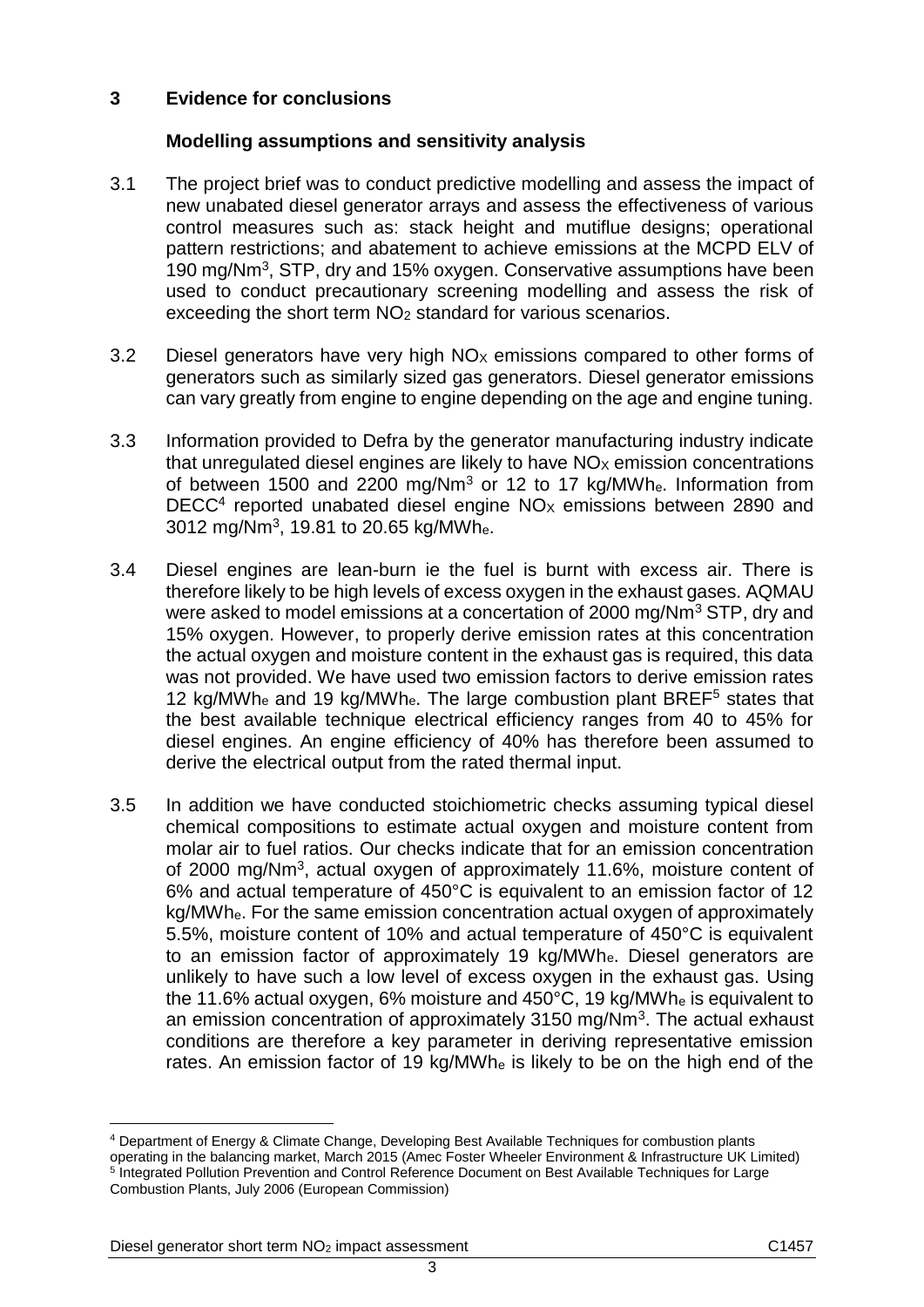possible emission rate ranges and should represent a precautionary worst case emission.

3.6 Table 1 details the modelled emission parameters for the engines used in the assessment.

|                             | <b>Engine</b><br>scenario | <b>Engine</b><br>scenario<br>2 | <b>Engine</b><br>scenario 3 |       | <b>Engine</b><br>scenario |                     |
|-----------------------------|---------------------------|--------------------------------|-----------------------------|-------|---------------------------|---------------------|
| <b>Thermal input</b>        | 2.5                       | 5.4                            | 16.2                        |       | 1.25                      | $MW_{th}$           |
| <b>Efficiency</b>           | 40%                       | 40%                            | 40%                         |       | 40%                       | %                   |
| <b>Electrical output</b>    | 1                         | 2.16                           | 6.48                        |       | 0.5                       | MW <sub>e</sub>     |
| <b>Temperature</b>          | 450                       | 450                            | 450                         |       | 450                       | $\rm ^{\circ}C$     |
| <b>Diameter</b>             | 0.35                      | 0.5                            | 0.7                         | 0.9   | 0.247                     | m                   |
| <b>Velocity</b>             | 31                        | 33                             | 51                          | 31    | 31                        | m/s                 |
| <b>Actual Flow</b>          | 2.98                      | 6.48                           | 19.63                       | 19.72 | 1.49                      | Am <sup>3</sup> /s  |
| <b>Emission factor</b>      | 12                        | 12                             | 12                          |       | 12 <sup>2</sup>           | kg/MWh <sub>e</sub> |
| <b>Emission rate</b>        | 3.33                      | 7.20                           | 21.60                       |       | 1.67                      | g/s                 |
| <b>High emission factor</b> | 19                        | 19                             | 19                          |       | 19                        | kg/MWh <sub>e</sub> |
| <b>High emission rate</b>   | 5.28                      | 11.40                          | 34.20                       |       | 2.64                      | g/s                 |

Table 1

- 3.7 The Environment Agency does not prescribe the use of any particular model. However, the chosen model should be fit for purpose and based on established scientific principles. It also needs to have been validated and independently reviewed.
- 3.8 Modelling was carried out using ADMS 5.1 and BREEZE AERMOD 7.10 (US EPA version 15181). Both are new generation Gaussian dispersion models that are regularly used for Environmental Permitting application and compliance. Model validation studies<sup>6, 7</sup> generally suggest that these dispersion models are able to predict maximum short term high percentiles concentrations within a factor of two.
- 3.9 The maximum prediction at various distances from the centre of the diesel array has been used as a basis for determining the impact. Polar grids centred on the source array have been used for this purpose, giving the maximum prediction at a distance in any direction. This ensures a precautionary generic assessment. However it does not represent site specific assessment at specified locations that will always be below these predictions.
- 3.10 Predictions have been made at the following distances from the source array centre: 50, 100, 200, 250, 300, 400, 500, 600, 700, 800, 900, 1000, 1250, 1500, 1750 and 2000 m.

<sup>6</sup> ADMS 5.0 Flat Terrain Validation: Kincaid, Indianapolis and Prairie Grass, June 2013 (Cambridge Environmental Research Consultants)

<sup>7</sup> AERMOD: Latest Features and Evaluation Results, EPA-454/R-03-003, June 2003 (United States Environmental Protection Agency)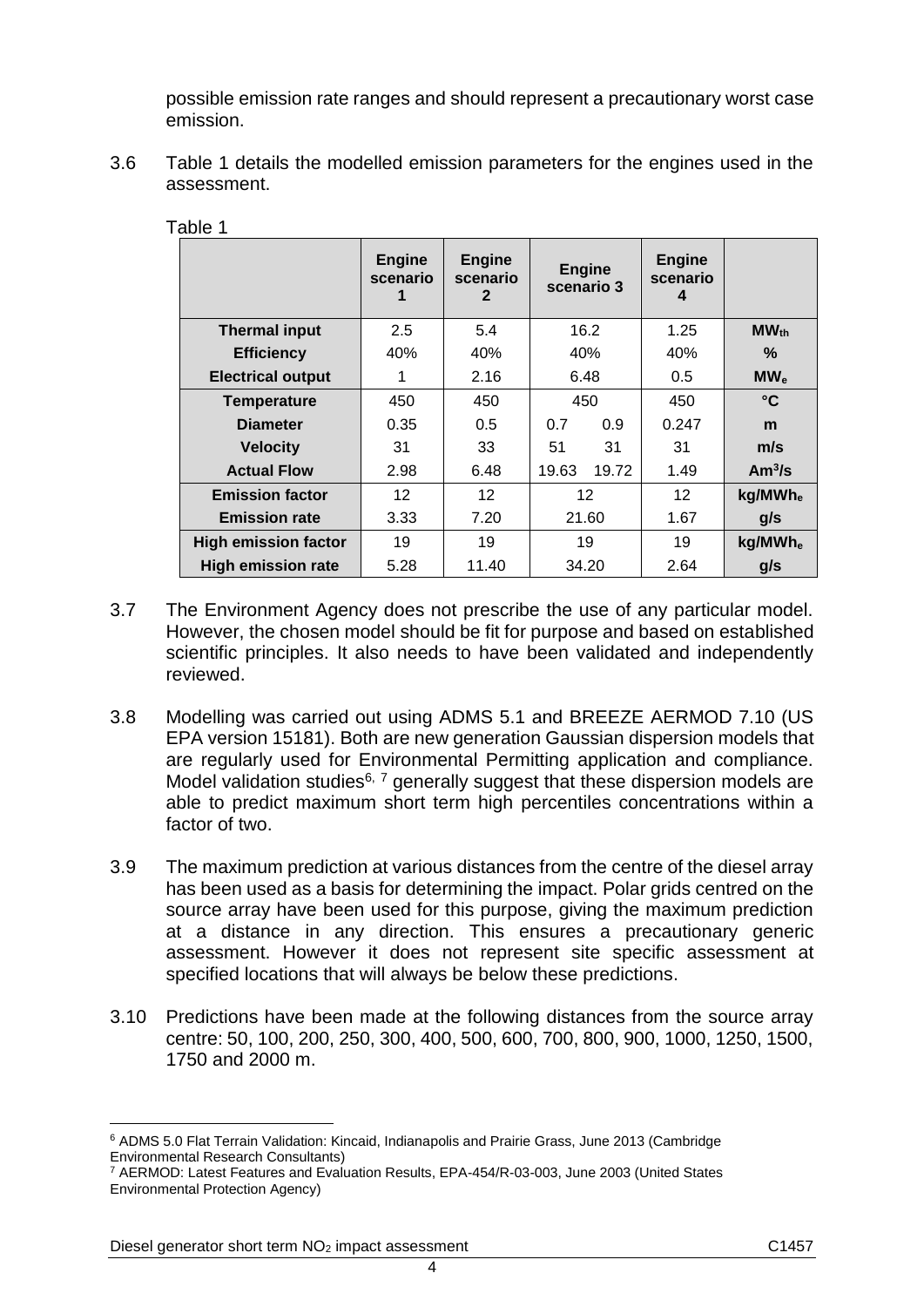- 3.11 ADMS and ARMOD use hourly sequential meteorological data. Meteorological parameters can have a significant impact on predictions. We therefore conducted sensitivity analysis to 2007 data from 9 different meteorological stations to compare maximum and high percentile predictions for different areas around England. The meteorological stations considered were: Coleshill Warwickshire, Conningsby Lincolnshire, Herstmonceux East Sussex, Leeming North Yorkshire, Watnall Nottinghamshire, Wattisham Suffolk and Wittering Cambridgeshire. Interannual variation can also have an impact on predictions; we therefore conducted sensitivity analysis to 3 years of meteorological data observed at Wattisham 2005 and 2007.
- 3.12 Surface roughness is a parameter used in dispersion modelling to express the land surface characteristics that influences the mechanical turbulence derived by the software in their modelled atmosphere. Sensitivity analysis was conducted to surface roughness<sup>8</sup> of 0.1 m, 0.5 m and 1.0 m.
- 3.13 The engine containers are also likely to influence the dispersion for short stacks through building downwash effects. We have therefore conducted sensitivity analysis to building effects using both ADMS and AERMOD. An engine container height of 2.5 m has been assumed.
- 3.14 Additionally we conducted sensitivity analysis to different individual engine stack heights. Stack heights of 2.5, 5.0, 7.5 and 10 m were modelled. US EPA Guideline for Determination of Good Engineering Practise (GEP) Stack Height<sup>9</sup> suggests the stack should be the height of nearby structures plus 1.5 times L, where L is the lesser dimension of the nearby structures height or projected width. In this case the US EPA GEP stack height would be 6.25 m. Following the ADMS User Guide<sup>10</sup>, in this case a source height greater than 3 times the building height, ie greater than 7.5m would ignore the effect of buildings.
- 3.15 Based on the above, stack heights of 7.5 m should theoretically have no building downwash effects from a 2.5 m building. However, our sensitivity analysis indicated that this was not the case. Both ADMS and AERMOD gave higher predictions 50 m from the centre of the array than when the buildings modules were not used for the same runs. ADMS and AERMOD building downwash modules give rise to higher uncertainties within 10 times the building height. Due to the large source array area predictions made 50 m from the centre of the array are likely to fall within this high uncertainty area. Therefore, predictions at 100 m and greater have been used as a basis for conclusions for the individual engine stack scenarios.
- 3.16 We have considered rural and urban background NO<sup>2</sup> concentrations in the assessment. To calculate the predicted environmental concentration (PEC) annual average background concentrations have been doubled. Annual rural concentration of 15  $\mu$ g/m<sup>3</sup> has been assumed and an annual urban concentration of 35 µg/m<sup>3</sup> has been assumed. For urban assessment we also conducted sensitivity analysis in ADMS to hourly 2014 background data from

<sup>8</sup> 0.1 m is indicative of root crops; 0.5 m is indicative of parkland and open suburbia; and 1.0m is indicative cities or woodland in ADMS.

<sup>9</sup> US EPA Guideline for Determination of Good Engineering Practise Stack Height (Technical Support Document For the Stack Height Regulations EPA-450/4-80-023R, June 1985

<sup>10</sup> CERC, ADMS 5 Atmospheric Dispersion Modelling System, User Guide, Version 5.1, May 2015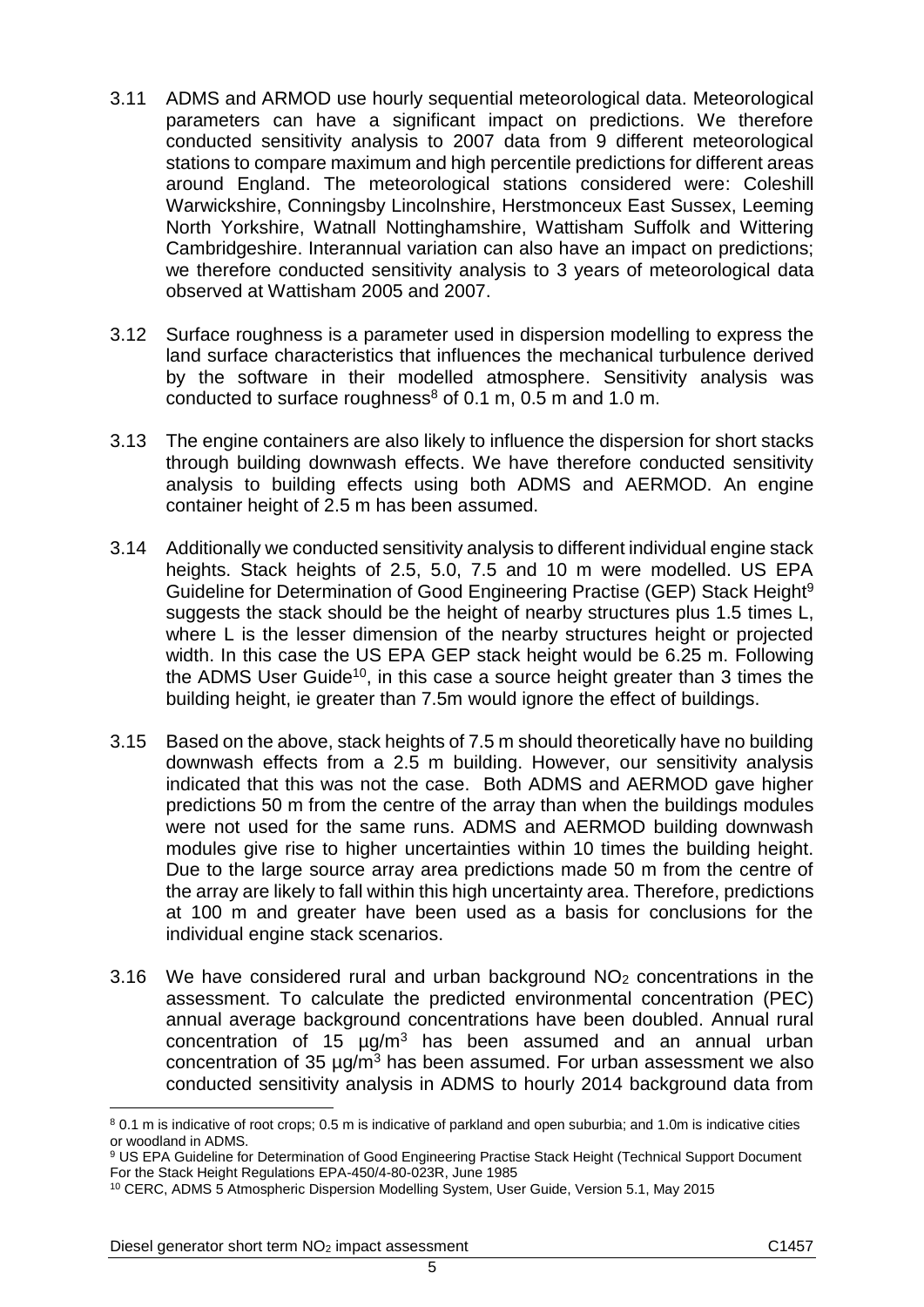London Harlington urban industrial monitoring site, which has an annual average of 36.2  $\mu$ g/m<sup>3</sup>.

- $3.17$  NO<sub>x</sub> to NO<sub>2</sub> conversion depends on a complex set of photo-chemical reactions and is dependent on the primary  $NO<sub>2</sub>/NO<sub>X</sub>$  ratio emitted from the source, locations of receptors in relation to the source and the background concentrations of NO,  $NO<sub>2</sub>$  and ozone  $(O<sub>3</sub>)$ , and to a lesser extent background hydrocarbons. A detailed analysis of the  $NO<sub>X</sub>$  to  $NO<sub>2</sub>$  conversion is beyond on the scope of this study. We have therefore conducted some sensitivity analysis to form a reasonable simplified approach.
- 3.18 The Environment Agency recommends a phased approach<sup>11</sup> consisting of three phases:
	- Screening scenario 50% and 100% conversion for short term and long term respectively.
	- Worst case scenario 35% and 70% conversion for short term and long term respectively.
	- Case specific scenario Justification of any percentages lower than 35% for short term and 70% for long term.
- 3.19 Due to the very high  $NO<sub>X</sub>$  emissions of the diesel generator engines and the very high resulting process contributions (PCs) the amount of conversion is likely to be limited by the amount of available  $O<sub>3</sub>$  in the background. We have therefore conducted sensitivity analysis using the ADMS chemistry module to determine a typical conversion ratio that can be used indicatively for all modelled scenarios. The chemistry module was ran for Cases 1 to 3, with individual stack heights assumed to be 2.5 m and hourly 2014 background NO<sub>x</sub>, NO<sup>2</sup> and O<sup>3</sup> data from the rural site Harwell and the urban industrial site London Harington. A primary NO<sub>2</sub>/NO<sub>x</sub> ratio of 10% was assumed based on data from the US EPA In-Stack Ratio (ISR) Database<sup>12</sup>.
- 3.20 Our checks indicate that a short term conversion ratio of 15% is likely to be reasonably representative within the first few hundred meters from the source. At greater distances the conversion ratio is likely to increase as the PCs become lower and therefore larger proportions are converted. A 15% conversion is more likely to underestimate the impacts greater than 500 m from the source; however it is within 500 m that potential exceedances are more likely to occur.
- 3.21 The following assumptions have been made for the cases and scenarios modelled and results presented in this report. These assumptions were made to give worst case predictions for the majority of modelled scenarios. Due to the conservative nature of these assumptions the modelling uncertainties have not been explicitly considered as the predictions are expected to be at the upper end of the uncertainty range.
- 3.22 Modelling assumptions for results reporting and conclusions:
	- ADMS 5, version 5.1

 $\overline{a}$ 

• 19 kg/MWhe emission factor

<sup>&</sup>lt;sup>11</sup> Conversion Ratios for NOX and NO2, Air Quality Modelling and Assessment Unit, Environment Agency <sup>12</sup> [https://www3.epa.gov/scram001/no2\\_isr\\_database.htm](https://www3.epa.gov/scram001/no2_isr_database.htm)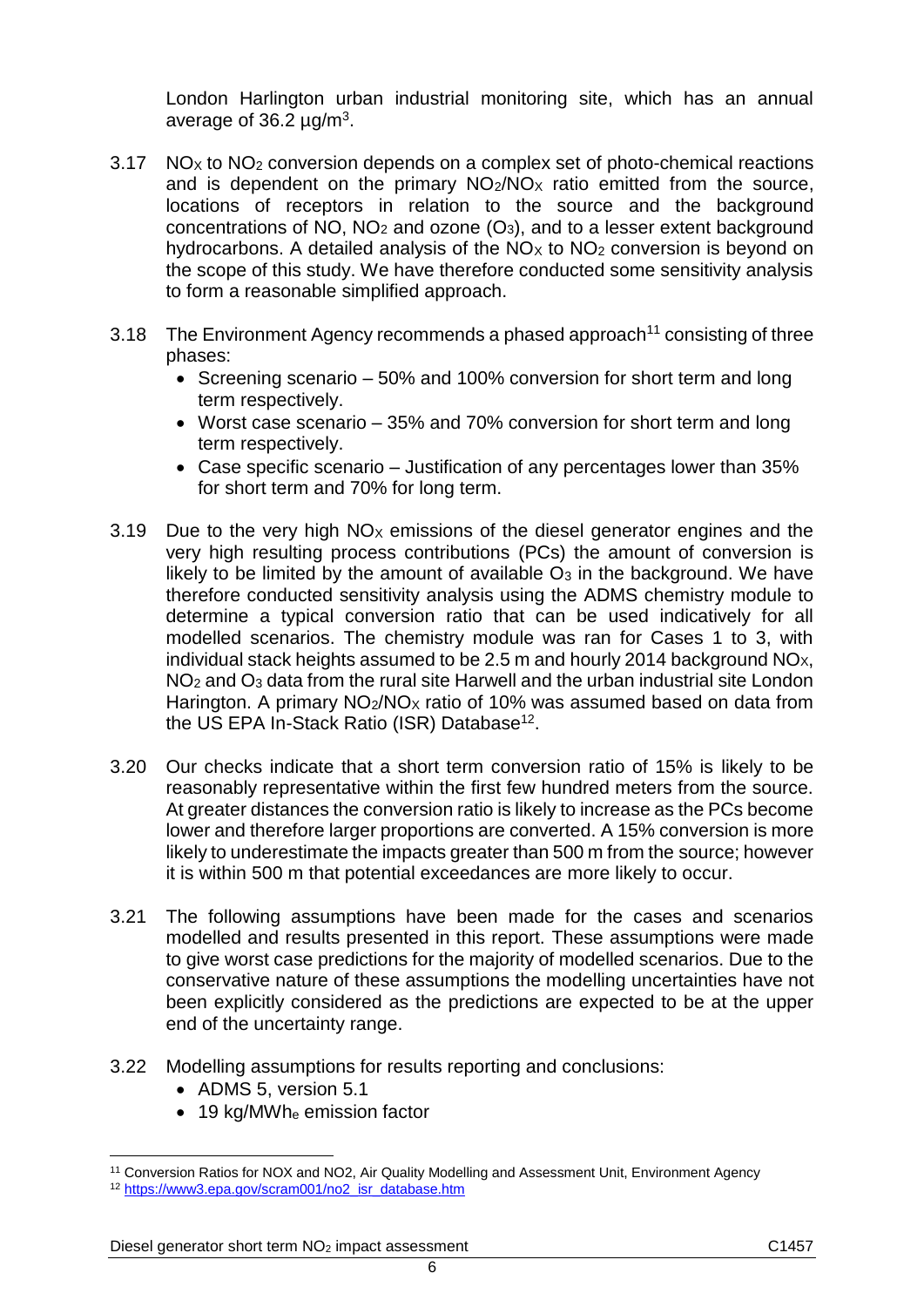- 2007 Wattisham hourly sequential metrological data
- 0.5 m dispersion site surface roughness
- Building downwash effects included
- Flat terrain
- $\bullet$  15% NO<sub>x</sub> to NO<sub>2</sub> short term conversion
- PEC calculated using 2 times annual mean rural (15  $\mu$ g/m<sup>3</sup>) and urban (35 µg/m<sup>3</sup> ) background.

#### **Statistical analysis**

- 3.23 The diesel generator arrays considered in this assessment can be operational for up to 500 hours per year. For short term infrequent operation statistical analysis can be used to determine the probability of an exceedance of the hourly standard. For this assessment the hypergeometric distribution has been used to assess the likelihood of exceedance hours coinciding with the operational hours. The hypergeometric distribution can be used to compute the probability of exactly *x* successes in a randomly selected sample size *n* from a population *N* without replacement, where in the population there are *k* successes and *N-k* failures.
- 3.24 For this to be appropriate the assumption that operational hours are random at any time of the year must be made. This is not likely to be strictly correct because times of higher energy demand when these plants operate are likely to coincide with specific times of the year and times of the day. However, a standard environmental permit would not normally restrict when the 500 operational hours happen and theoretically they can be any 500 hours within a year. The hypergeometric distribution allows discrete hours to be trialled independently and has therefore been selected as a reasonable representation of these unplanned operations.
- 3.25 19 or more hours over the 200  $\mu q/m^3$  would indicate an exceedance of the standard. Therefore the cumulative hypergeometric distribution must be used to compute the probability of an exceedance.
- 3.26 We have determined the number of exceedance hours per year by modelling various hourly percentiles. Where the percentile is predicted to exceed 200 µg/m<sup>3</sup> indicates the approximate number of exceedance hours in the year. For example if the 90<sup>th</sup> percentile hourly predictions is 100% of the short term standard then 10%, 876 hours exceed the standard.
- 3.27 The 100, 99.79, 99, 98, 97.5, 97, 96.2, 96, 95, 90, 85, 80, 75, 70, 60 and 50 percentiles have been modelled. Table 2 shows the theoretical probability for each hourly percentile if the prediction was 100% of the standard and assuming 499 operational hours.

#### Table 2

| <b>Percentile</b> | Number of<br>exceedance<br>hours per<br>year | <b>Operational</b><br>hours | <b>Probability of</b><br>19 or more<br>exceedance<br>hours |
|-------------------|----------------------------------------------|-----------------------------|------------------------------------------------------------|
| 50%               | 4380                                         | 499                         |                                                            |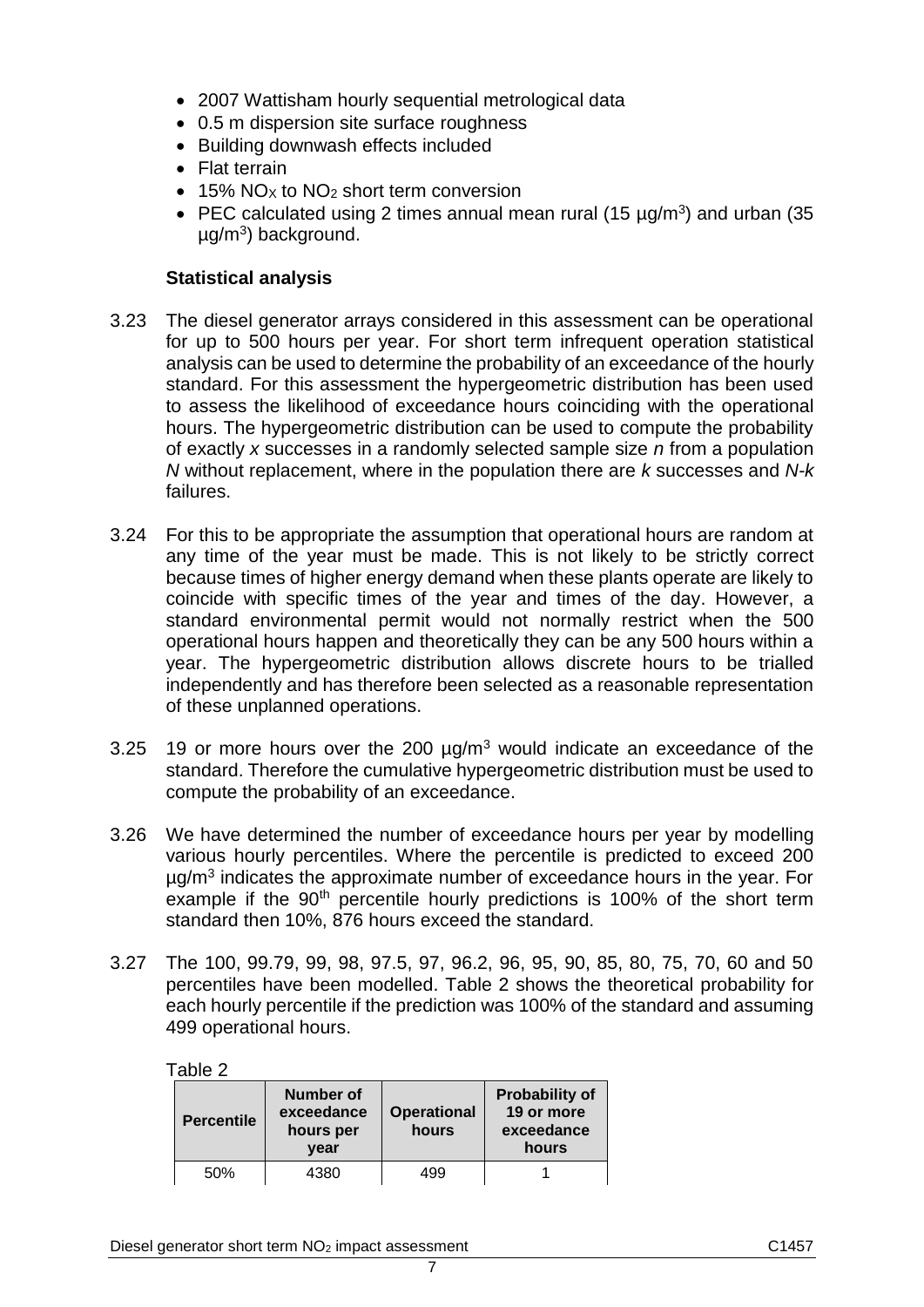| 60%    | 3504 | 499 | 1        |
|--------|------|-----|----------|
| 70%    | 2628 | 499 | 1        |
| 75%    | 2190 | 499 | 1        |
| 80%    | 1752 | 499 |          |
| 85%    | 1314 | 499 | 1        |
| 90%    | 876  | 499 | 1        |
| 95%    | 438  | 499 | 0.92     |
| 96%    | 350  | 499 | 0.62     |
| 96.2%  | 333  | 499 | 0.53     |
| 97%    | 263  | 499 | 0.17     |
| 97.5%  | 219  | 499 | 0.044    |
| 98%    | 175  | 499 | 0.005    |
| 99%    | 88   | 499 | 3.64E-07 |
| 99.79% | 18   | 499 | O        |
| 100%   | 0    | 499 | O        |

- 3.28 As can be seen from Table 2 with 499 operational hours if more than 5% of yearly hours exceed the standard, ie the 95<sup>th</sup> percentile, then the probability of exceedance is highly likely, greater than 90% chance. The 95<sup>th</sup> percentile has therefore been used as an indicator of 'likely exceedances' for 499 operational hours. The 96.2<sup>nd</sup> percentile represents 333 exceedance hours per year and at this level probability of an exceedance is around  $50:50$ . At the  $97.5<sup>th</sup>$  percentile, 219 exceedance hours the probability of randomly selecting 19 or more exceedance hours from 499 trials is 0.044, less than 0.05 or  $1/20$ <sup>th</sup>.  $1/20$ <sup>th</sup> indicatively means 1 in 20 years could exceed the short term standard. If the operational lifetime of these plants is approximately 20 years then values less than  $1/20<sup>th</sup>$  can be considered an acceptable probability threshold. The 97.5<sup>th</sup> percentile has therefore been used as an indicator of 'unlikely exceedances' for 499 operational hours.
- 3.29 By reducing the operational hours the probability of an exceedance is reduced. Table 3 shows the probability of an exceedance for the same percentiles if operational hours were restricted to 50 hours per year.

| Table 3           |                                              |                             |                                                            |
|-------------------|----------------------------------------------|-----------------------------|------------------------------------------------------------|
| <b>Percentile</b> | Number of<br>exceedance<br>hours per<br>year | <b>Operational</b><br>hours | <b>Probability of</b><br>19 or more<br>exceedance<br>hours |
| 50%               | 4380                                         | 50                          | 0.97                                                       |
| 60%               | 3504                                         | 50                          | 0.66                                                       |
| 70%               | 2628                                         | 50                          | 0.14                                                       |
| 75%               | 2190                                         | 50                          | 0.028                                                      |
| 80%               | 1752                                         | 50                          | 0.002                                                      |
| 85%               | 1314                                         | 50                          | 5.63E-05                                                   |
| 90%               | 876                                          | 50                          | 1.24E-07                                                   |
| 95%               | 438                                          | 50                          | 9.39E-13                                                   |
| 96%               | 350                                          | 50                          | 1.63E-14                                                   |
| 96.2%             | 333                                          | 50                          | 6.54E-15                                                   |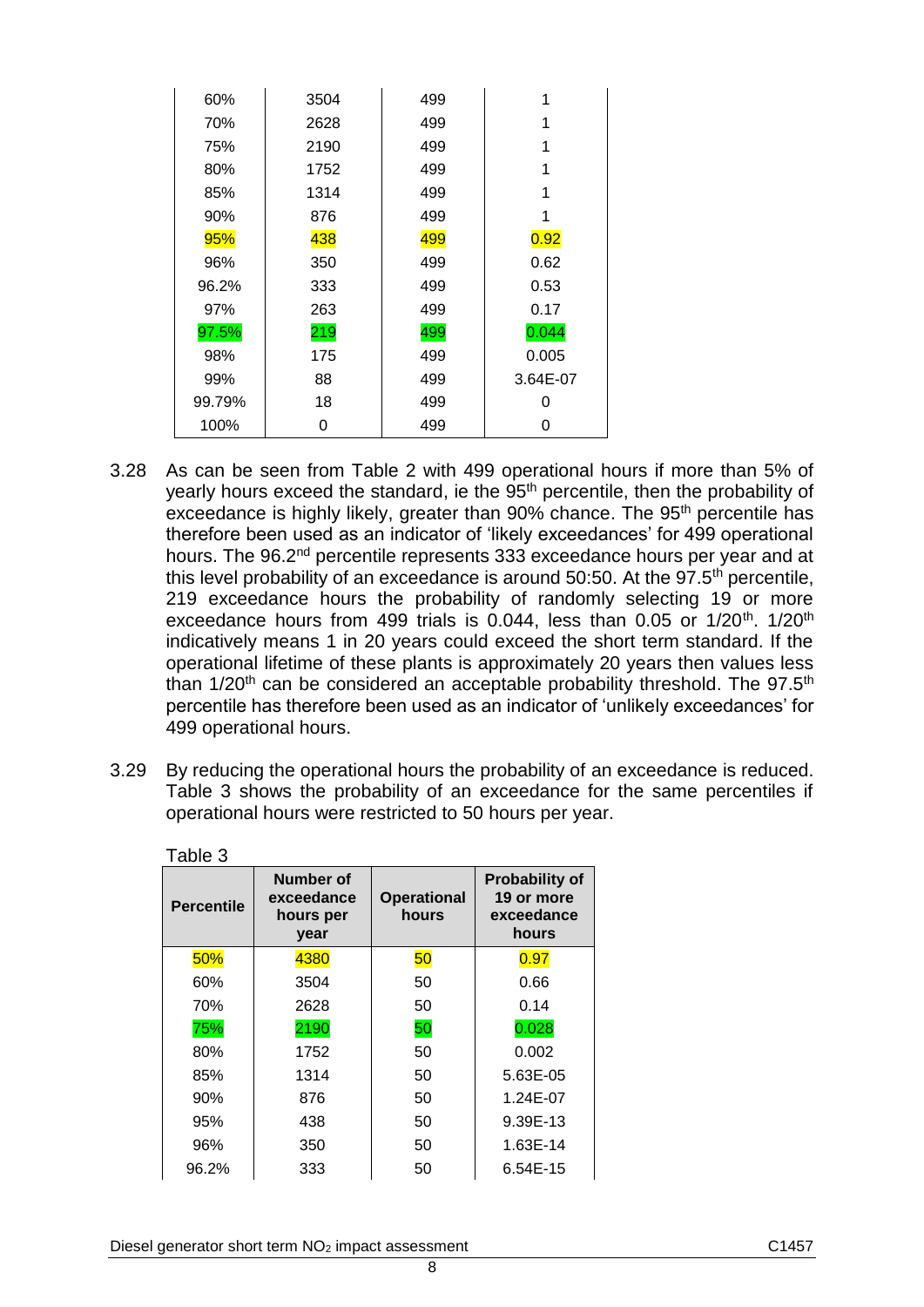| 97%    | 263 | 50 | 8.16E-17 |
|--------|-----|----|----------|
| 97.5%  | 219 | 50 | 2.55E-18 |
| 98%    | 175 | 50 | 3.40E-20 |
| 99%    | 88  | 50 | 3.29E-26 |
| 99.79% | 18  | 50 |          |
| 100%   |     | 50 |          |

- 3.30 Table 3 indicates that with 50 operational hours the probability of an exceedance is high if more than 50% of yearly hours exceed the standard. If around 25% of hours exceed the standard, the 75<sup>th</sup> percentile then the probability of exceeding the standard is less than 1/20<sup>th</sup> and can be considered unlikely.
- 3.31 The model outputs from each scenario were then analysed and the hypergeometric distributions for the 499 and 50 operational hours applied to understand the likelihood of an exceedance.

### **Case 1 modelled scenarios and results discussion**

- 3.32 Three engine scenarios have been modelled for Case 1, less than 50 MWth rated thermal input:
	- Scenario 1 19 times 2.5 MW $_{th}$  engines. Scenario 1 represents a large number of small engines and is likely to be the 'worst case' for Case 1. Individual point sources were placed in a rectangular array of 4 rows and 5 columns with a 10 and 20 m horizontal and vertical spacing. Stack heights of 2.5 m and 7.5 m have been reported.
	- Scenario  $2 9$  times 5.4 MW<sub>th</sub> engines. Scenario 2 is representative of fewer larger engines. Individual point sources were placed in a rectangular array of 3 rows and 3 columns with a 10 and 20 m horizontal and vertical spacing. Stack heights of 2.5 m and 7.5 m have been reported.
	- Scenario  $3 3$  times 16.2 MWth engines. Scenario 3 is representative of either three very large diesel engines or three times 3 smaller 5.4 MWth engines being combined and emitted through a single or multiflued stack. Point sources were placed in a single column with 20 m vertical spacing. Stack heights of 20 and 30 m are reported.
- 3.33 For engine scenario 1 (19 times 2.5  $MW<sub>th</sub>$ ), assuming the high 19 kg/MWhe emission factor and 2.5 m individual engine stacks the PECs are likely to be very high in nearfield under worst case met conditions. The highest PEC at 100 m is around 1850  $\mu$ g/m<sup>3</sup>. A large portion of hours per year exceed the standard. The 70<sup>th</sup> percentile exceeds the standard at 100 m, suggesting more than 30% of hours per year will exceed the standard. Our statistical analysis indicates that there is potential for an exceedance within 700 m assuming urban background and within 550 m for rural background.
- 3.34 Figure 3.1 shows the 100<sup>th</sup>, 99.79<sup>th</sup>, 97.5<sup>th</sup> and 95<sup>th</sup> hourly percentile PECs from 700 to 2000 m from the centre of the source array for urban background.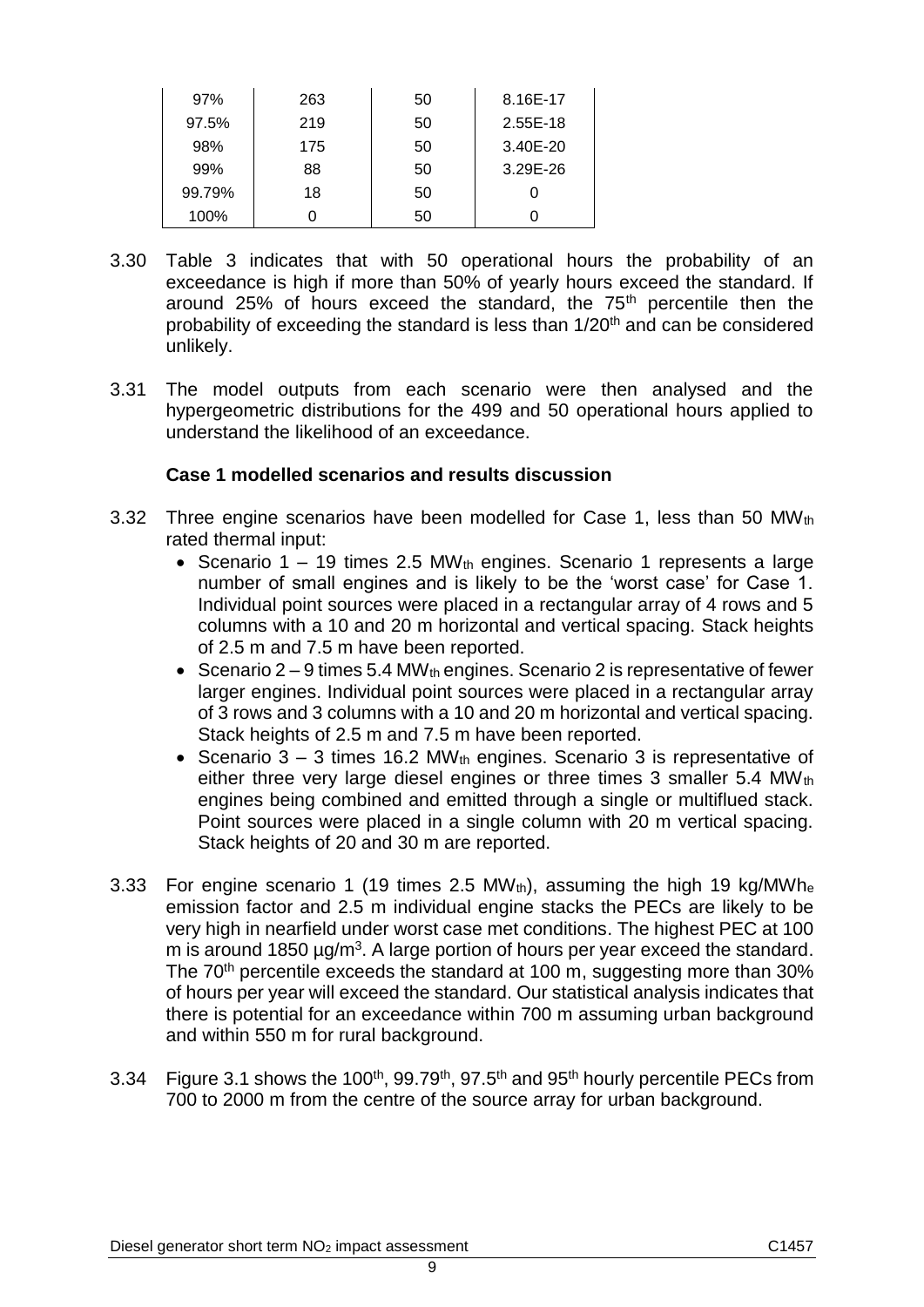



- 3.35 The 100<sup>th</sup> percentile represents the worst hour in any direction; the 99.79<sup>th</sup> percentile represents the 18<sup>th</sup> highest hour. The 100<sup>th</sup> and 99.79<sup>th</sup> percentile urban PEC exceeds the standard up to 1500 m.
- 3.36 The 95<sup>th</sup> percentile PEC line intersects the standard at approximately 550 m, indicating exceedances are likely within this distance assuming 499 operational hours. The 97.5<sup>th</sup> percentile PEC line intersects the standard at approximately 700 m indicating exceedances are unlikely beyond this distance assuming 499 operational hours. There is therefore potential for an exceedance within 700 m under this scenario.
- 3.37 Figure 3.2 shows the same data for the rural background. Indicating exceedances are likely within 450 m and are unlikely beyond 550 m assuming 499 operational hours. Therefore there is potential for an exceedance within 550 m under this scenario.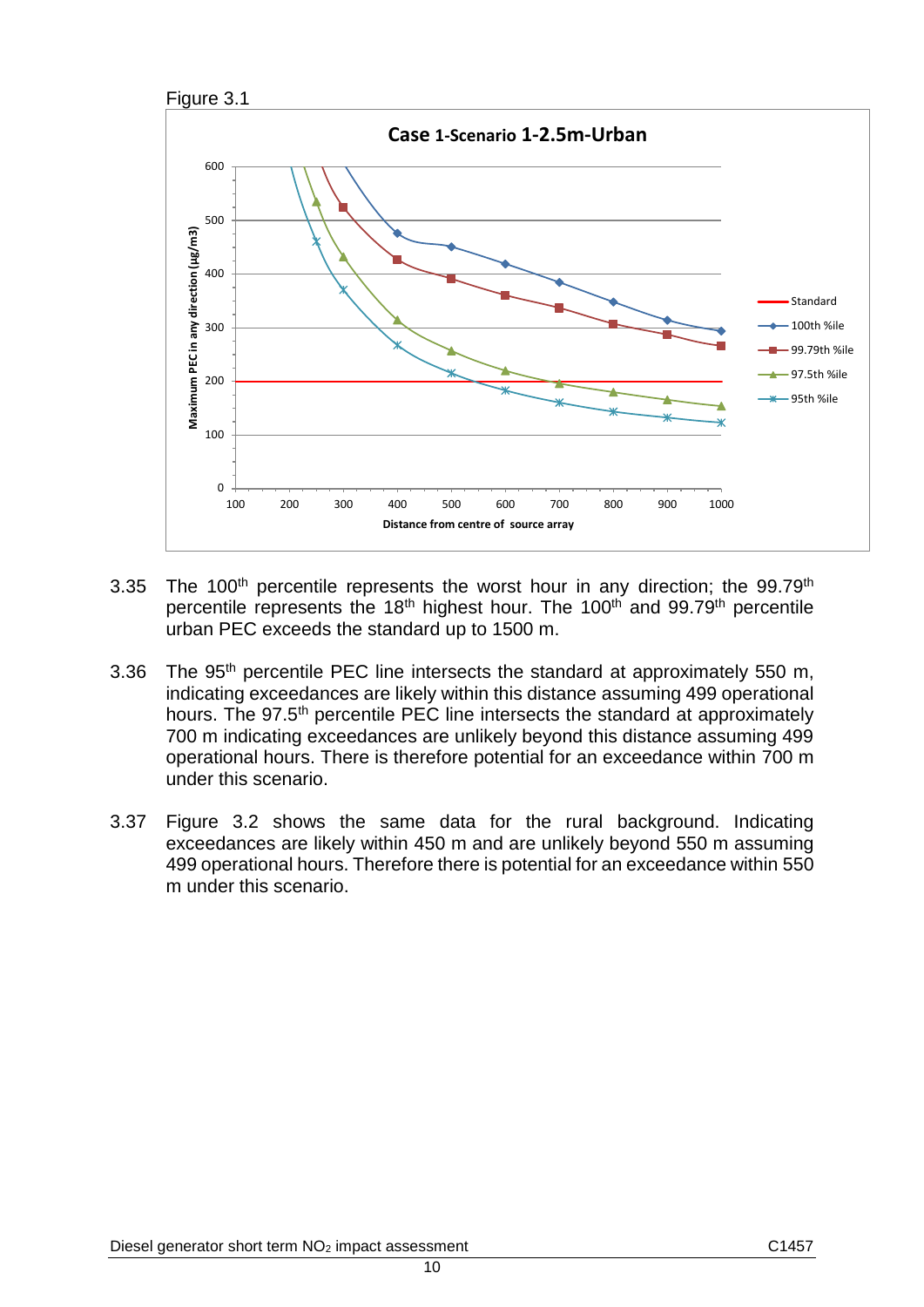



3.38 Increasing the individual stack heights to 7.5 m does reduce these distances. For example, there is potential for an exceedance within 600 m assuming urban background and 500 m for rural background see Figures 3.3 and 3.4 respectively.



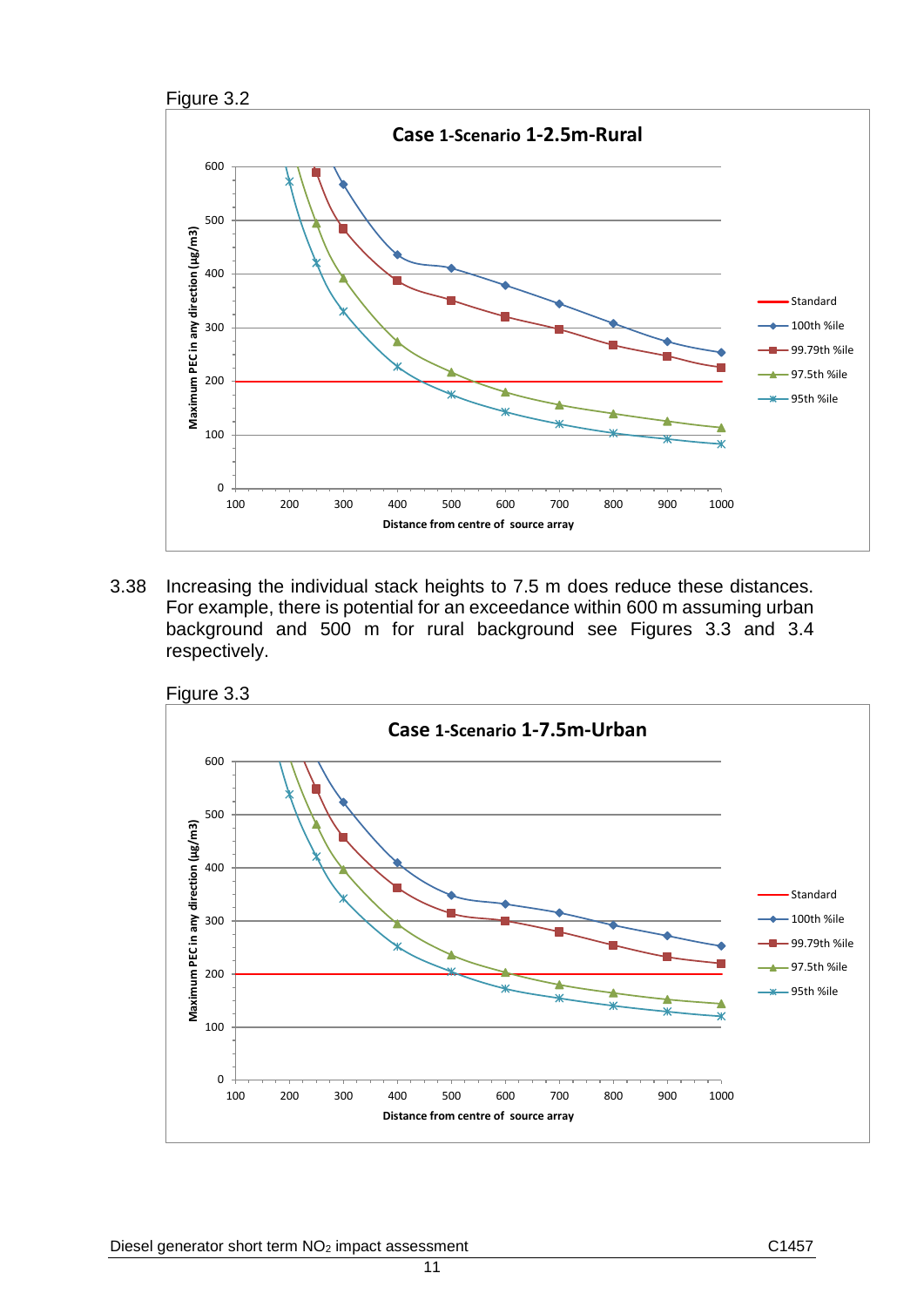



- 3.39 Although with an increased individual engine stack heights of 7.5 m there is still potential for exceedances some distance from the plant it does improve dispersion, particularly in the near field. The highest PEC at 100 m is just below 1250  $\mu$ g/m<sup>3</sup>. A reduction of about a third compared to 2.5 m stack heights. It is therefore recommended that in cases where individual engine stacks are employed these should follow good engineering practises to both reduce building downwash effects and help downwind dispersion.
- 3.40 Using our statistical analysis method, the  $75<sup>th</sup>$  percentile exceeds the standard up to 150 m. With a 50 hour per year operational hour restriction, there is potential for an exceedance within 150 m under this scenario. However, the 50<sup>th</sup> percentile is well below the standard at all modelled distances. Therefore, although there is potential for an exceedance within 150 m, it is not highly likely.
- 3.41 For engine scenario 2 (9 times  $5.4$  MW<sub>th</sub> engines) assuming the high 19 kg/MWh<sup>e</sup> emission factor and 7.5 m individual engine stacks the PECs are still very high in nearfield under worst case met conditions. The highest PEC is approximately 1150  $\mu$ g/m<sup>3</sup>. For 499 hours our statistical analysis indicates that there is potential for an exceedance within 500 m assuming urban background and within 425 m for rural background; see Figures 3.5 and 3.6 respectively.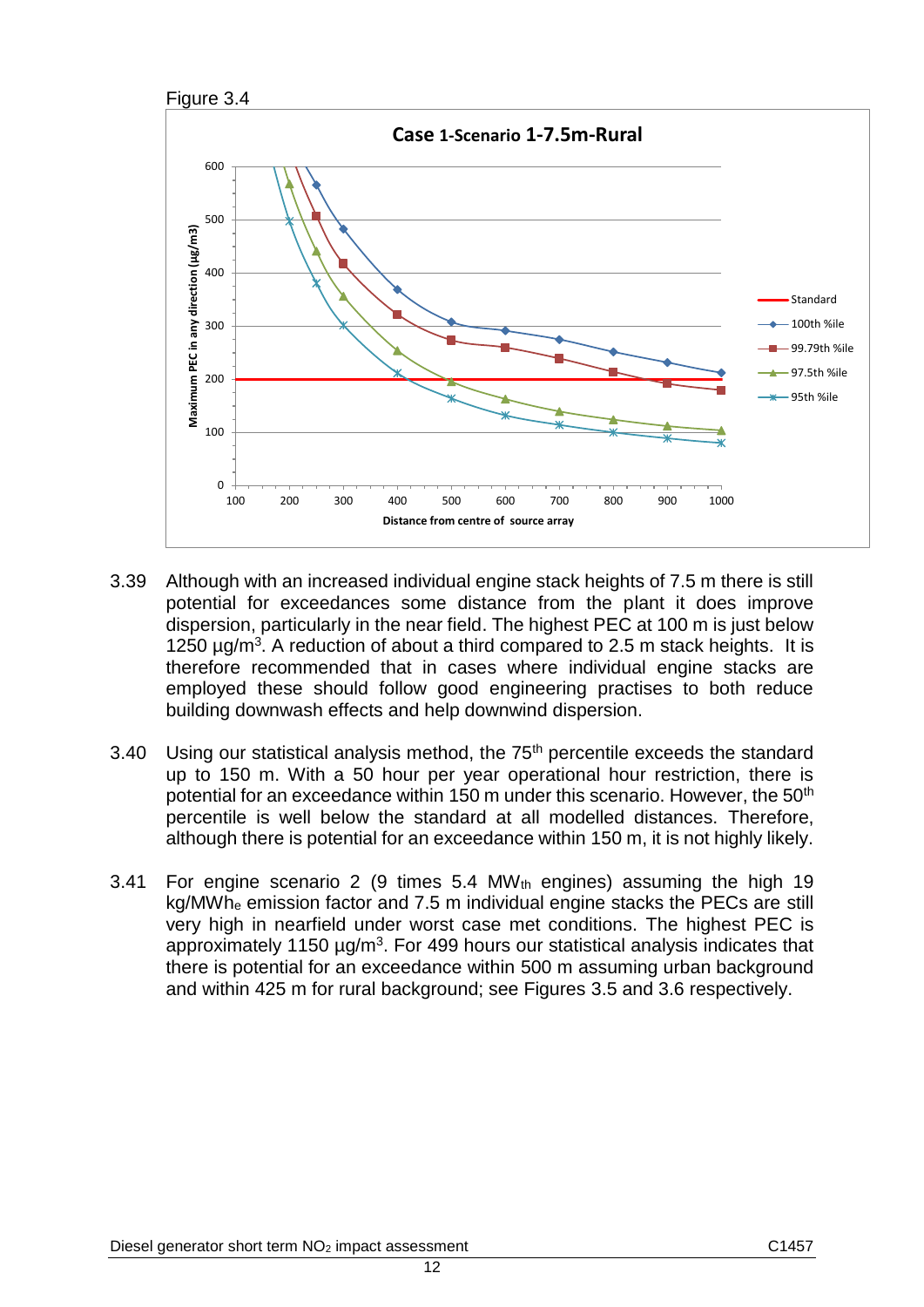







3.42 This demonstrates that fewer larger engines are likely to reduce the distance where there are potential exceedances, compared to a larger number of smaller engines. This is due to larger flow rates from larger engines, which increases the buoyancy flux<sup>13</sup> and resultant plume rise.

13

<sup>&</sup>lt;sup>13</sup> Buoyancy flux is a measure of the amount of buoyancy added to the atmosphere per unit of time from a plume emission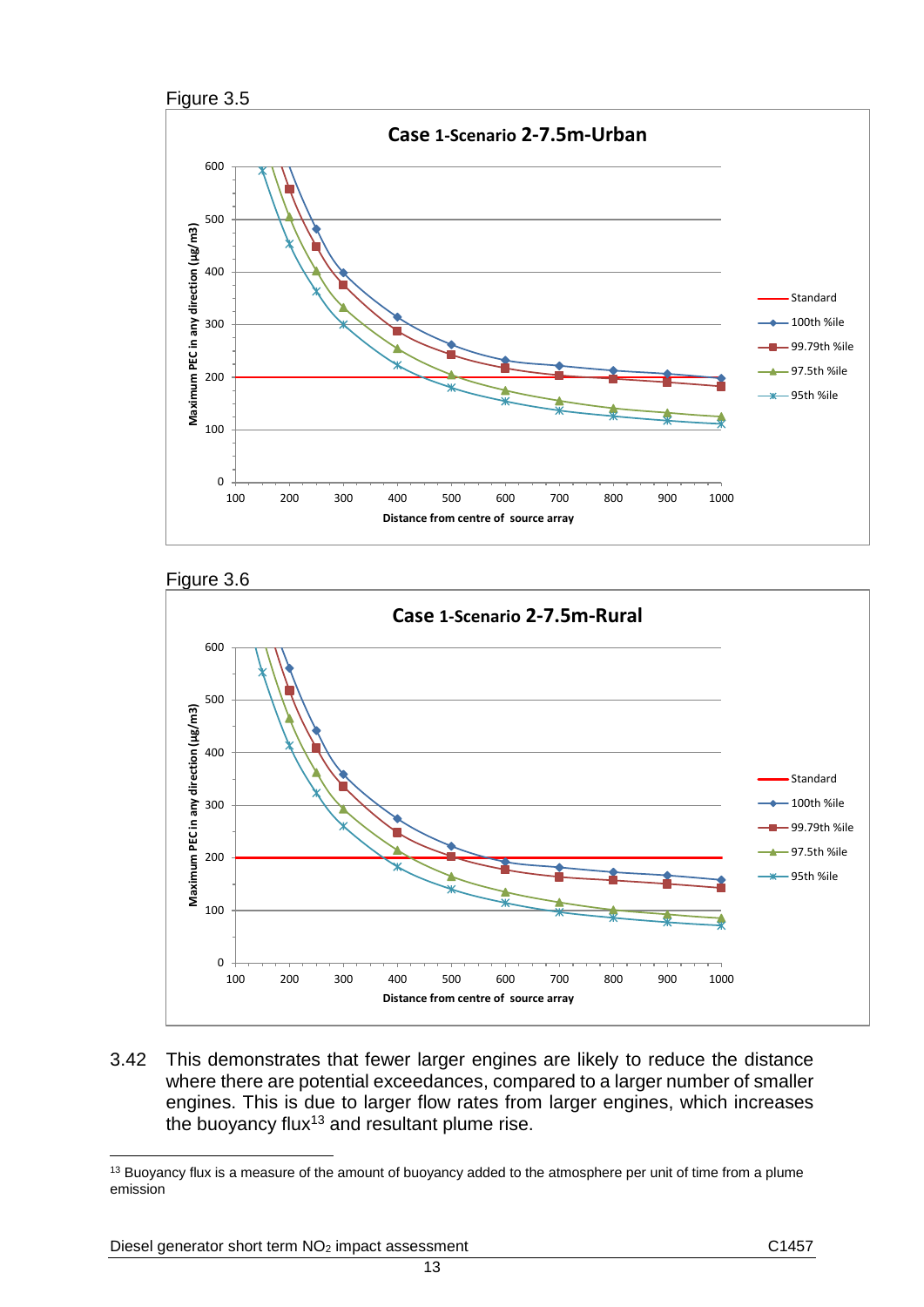- 3.43 While there is still potential for exceedances some distance from the plant, arrays using larger engines are likely to have less of an impact than a similar sized array using larger number of smaller engines. It is therefore recommended that where possible larger engines should be used in multiengine arrays.
- 3.44 Using our statistical analysis method, the  $75<sup>th</sup>$  percentile no longer exceeds the standard for these scenarios. Therefore, with a 50 hour per year operational hour restriction, there is unlikely to be an exceedance under these larger engine and 7.5 m individual stack scenarios.
- 3.45 For engine scenario 3 (3 times  $16.2$  MW<sub>th</sub> engines) assuming the high 19 kg/MWh<sup>e</sup> emission factor and stack heights of 20 m then the impact is greatly improved compared to the other two engine scenarios. The highest PEC is approximately 230  $\mu$ g/m<sup>3</sup> at a distance of 200 m. The combination of taller stack and larger flow rates results in much better dispersion and an improved impact in the near field.



3.46 Figure 3.7 illustrates the PECs for the urban case.

- 3.47 Although the 100<sup>th</sup> percentile and 99.79<sup>th</sup> percentile PECs still exceed the standard, the 97.5<sup>th</sup> percentile PEC does not. Indicating that for 499 operational hours there is unlikely to be an exceedance.
- 3.48 Based on the engine scenario 3 modelling using large engines and tall stacks or combining multiple smaller engines into multiflue tall stacks is a highly effective method for reducing the impacts. Under these scenarios there is unlikely to be exceedances of the short term standard for 499 operational hours.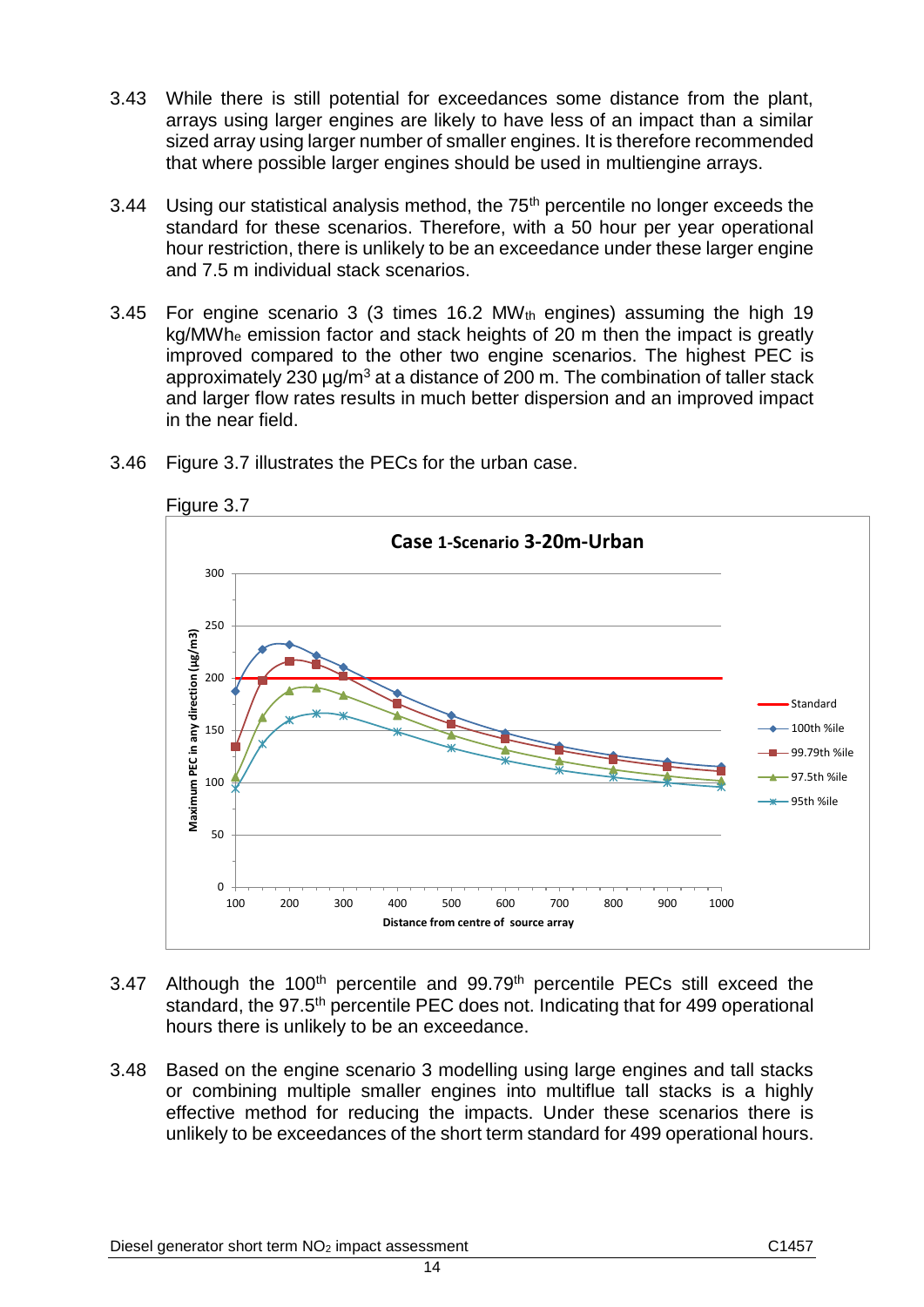### **Case 2 modelled scenarios and results discussion**

- 3.49 One engine scenario has been modelled for Case 2, 20 MWth rated thermal input, scenario 1 (8 times  $2.5$  MWth).
- 3.50 For this scenario assuming the high 19 kg/MWh<sup>e</sup> emission factor, 2.5 m and 7.5 m individual engine stacks the PECs are still likely to be very high in the nearfield under worst case met conditions and a large portion of hours per year still exceed the standard. The highest PEC is approximately 880  $\mu$ g/m<sup>3</sup> for 2.5 m stacks, and approximately 610  $\mu$ g/m<sup>3</sup> for 7.5 m, at a distance of 100 m.
- 3.51 As stated in paragraph 3.39, it is recommended that individual engine stack heights should follow good engineering practises to both reduce building downwash effects and help downwind dispersion. Therefore only the 7.5 m results are presented here.
- 3.52 Figure 3.8 illustrates 20 MWth, engine scenario 1, high 19 kg/MWh<sup>e</sup> emission factor, 7.5 m individual stack heights and urban background case.



- 3.53 Assuming 499 operational hours, the  $97.5<sup>th</sup>$  percentile urban PEC exceeds the standard within 300 m, indicating the potential for an exceedance of the standard within this distance. The 95<sup>th</sup> percentile exceeds the standard within 275 m, indicating exceedances are highly likely within this distance.
- 3.54 For the rural background case there is potential for an exceedance within 250 m and exceedances are highly likely within 225 m.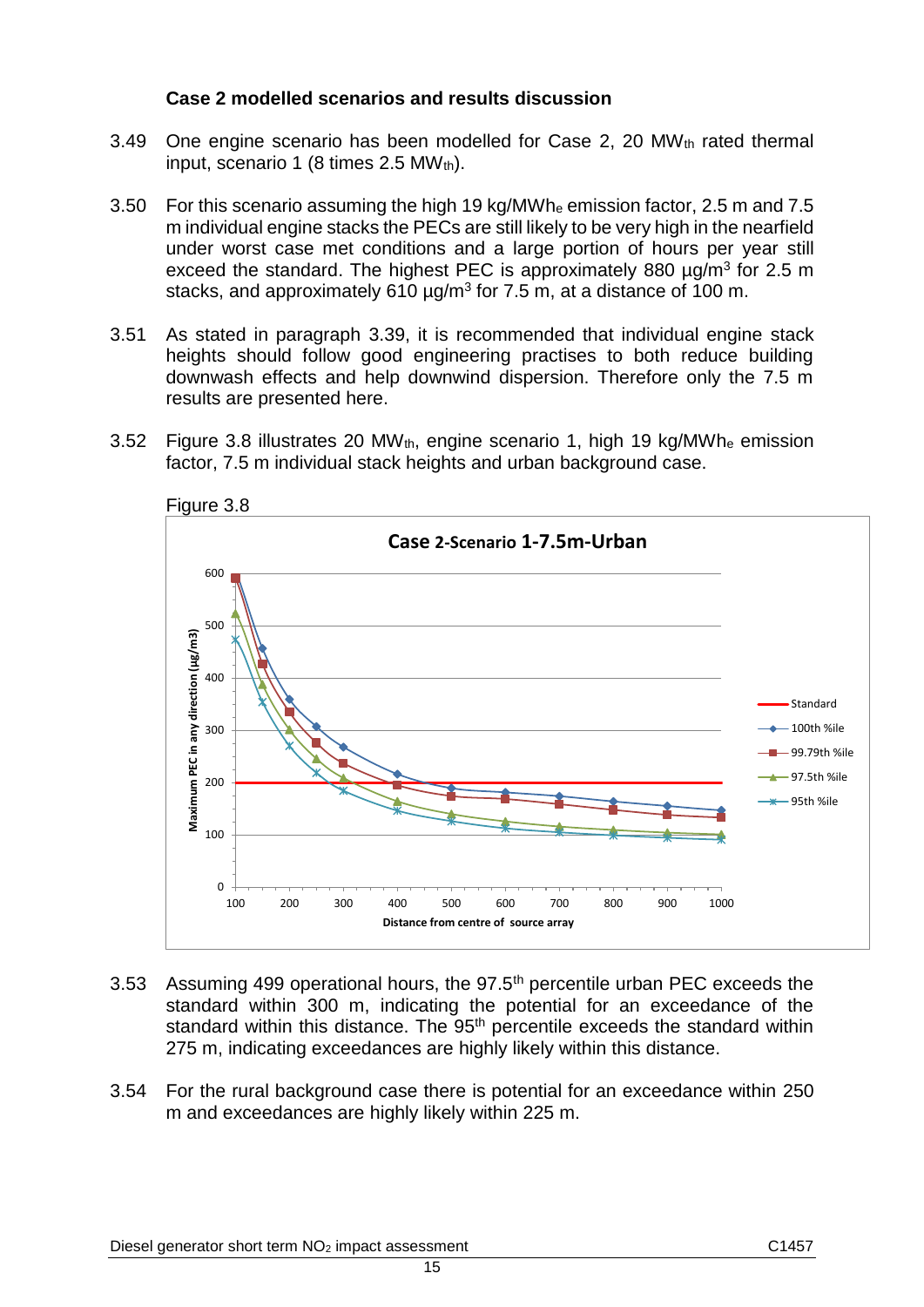- 3.55 With operational hours limited to 50 hours per year there is unlikely to be an exceedance of the short term standard because the 75<sup>th</sup> percentile PECs are below the standard under these scenarios.
- 3.56 Based on our precautionary modelling and statistical analysis site specific assessment is still likely to be required for plant with a combined 20 MW $_{th}$  input if no operational hour restrictions are implemented.

#### **Case 3 modelled scenarios and results discussion**

- 3.57 AQMAU were asked whether there was a total rated thermal input threshold that indicated no likely exceedance of the short term standard. Case 3 represents a small diesel generator array with a total rated thermal input of 5 MW $_{\text{th}}$ . Four 1.25 MWth engines have been assumed to make up the array. Individual stack heights of 2.5 m and 7.5 m have been modelled and the high 19 kg/MWh<sup>e</sup> emission factor has been assumed for these results.
- 3.58 Our precautionary modelling indicates that for 499 operational hours, 2.5 m individual stack heights and assuming an urban background there is still likely to be potential for an exceedance within 120 m and exceedances are highly likely within 110 m. See Figure 3.9 for an illustration.



- 3.59 Assuming a rural background for the same case, there is potential for an exceedance within 100 m, however due to the high uncertainties within this distance it is not possible to confidently comment on the likelihood of those exceedances.
- 3.60 A 2.5 m individual stack height assumes the release height is at the same level as container height and is therefore a worst case. Following good engineering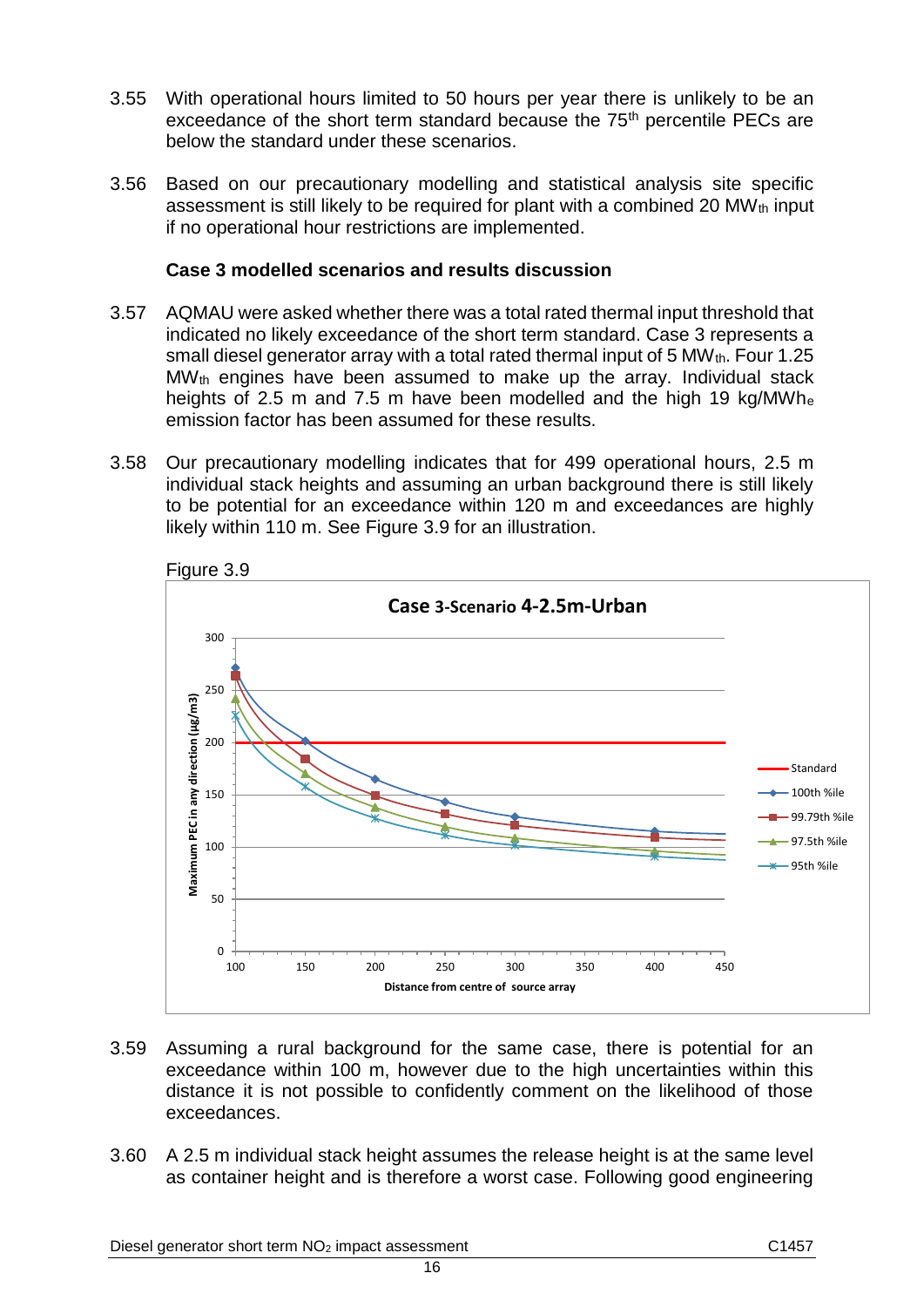stack design practises the impacts will be slightly less. For example for the 7.5 m individual stack heights and assuming an urban background both the 97.5<sup>th</sup> and 95th percentile PECs are below the standard 100 m from the centre of the source array, see Figure 3.10. This indicates that exceedances beyond 100 m are unlikely; however due to the higher uncertainties within this distance it is not possible to confidently say exceedances are unlikely.





- 3.61 For all the above 5 MW<sub>th</sub> modelled scenarios our checks indicate that with operational hours limited to 50 hours there is unlikely to be an exceedance of the short term standard.
- 3.62 Based on these results for a generic unabated 5 MW<sub>th</sub> array and applying the precautionary principle we would recommend that  $5 \text{ MW}_{th}$  should only be used as thermal input threshold if there are no receptors within 100 m in a rural background area and 150 m in an urban background area.

# **Impacts at the MCPD ELV**

- 3.63 AQMAU were asked to investigate the potential impacts if the emissions from the diesel generators were abated to achieve emissions at the MCPD ELV of 190 mg/Nm<sup>3</sup> at STP, dry and 15% oxygen.
- 3.64 Making the assumption that any mitigation or abatement techniques do not significantly alter the emissions parameters such as temperature, efflux velocity and actual oxygen and moisture content, we have scaled down our model outputs. We have scaled the outputs by a factor of 190/2000, ie the MCPD ELV over the theoretical emission concentration of 2000 mg/Nm<sup>3</sup>. The results are therefore indicative only.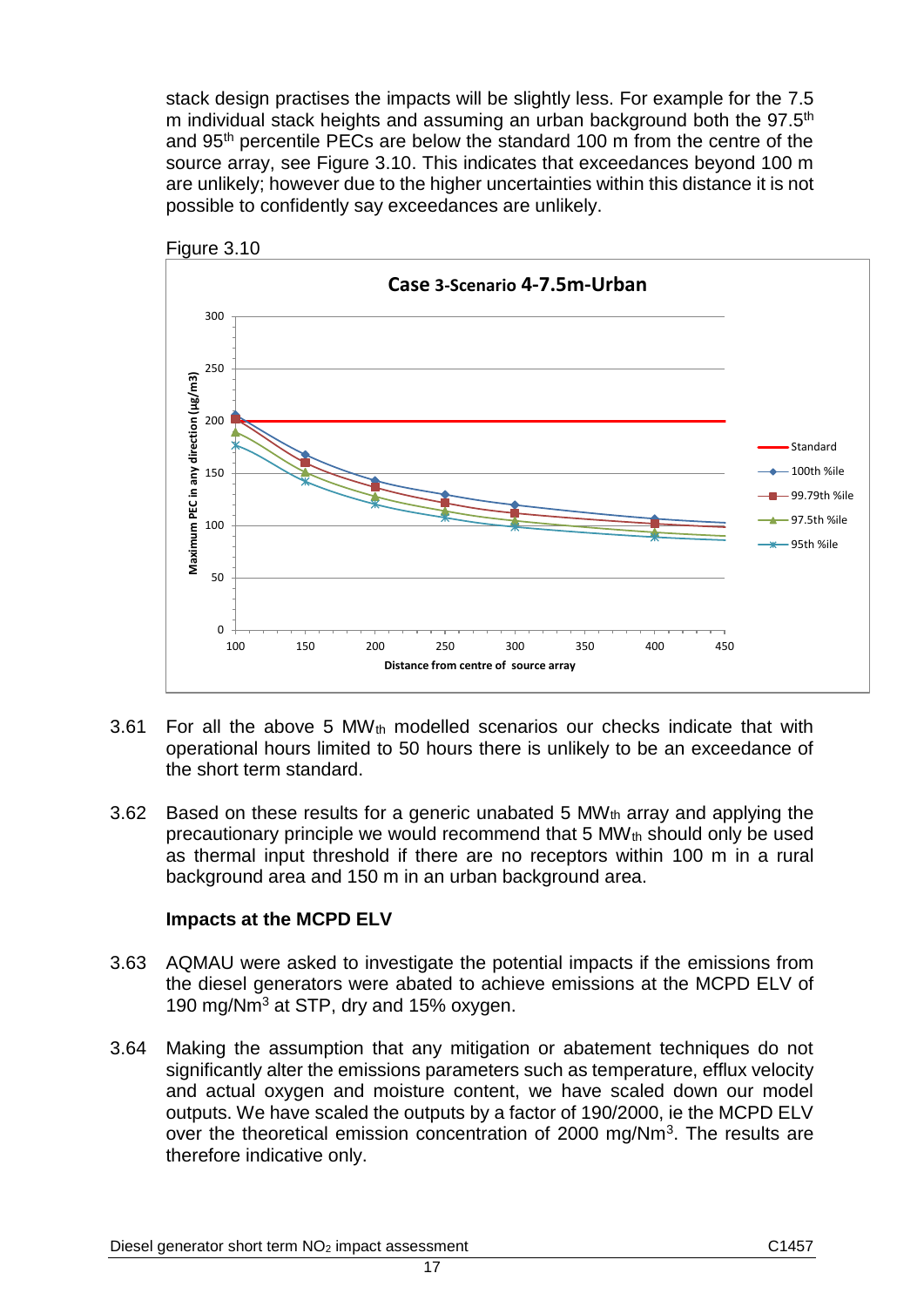3.65 The worst case modelled scenario is Case 1, less than 50 MW $_{th}$ , 19 times 2.5 MW<sub>th</sub> engines, individual stack heights of 2.5 m and assuming an urban background. Our indicative checks suggest that even at the MCPD ELV there is potential for short term exceedances in the near field. There are potential exceedances within 110 m and likely exceedances within 100 m, see Figure 3.11.





3.66 Under the best case modelled individual engine stack scenario, Case 1, 9 times 5.4 MWth engines, individual stack heights of 7.5 m and assuming a rural or urban. Our indicative checks suggest that at the MCPD the risk of an exceedance is unlikely as even the  $100<sup>th</sup>$  percentile PEC is below the standard, see Figure 3.12.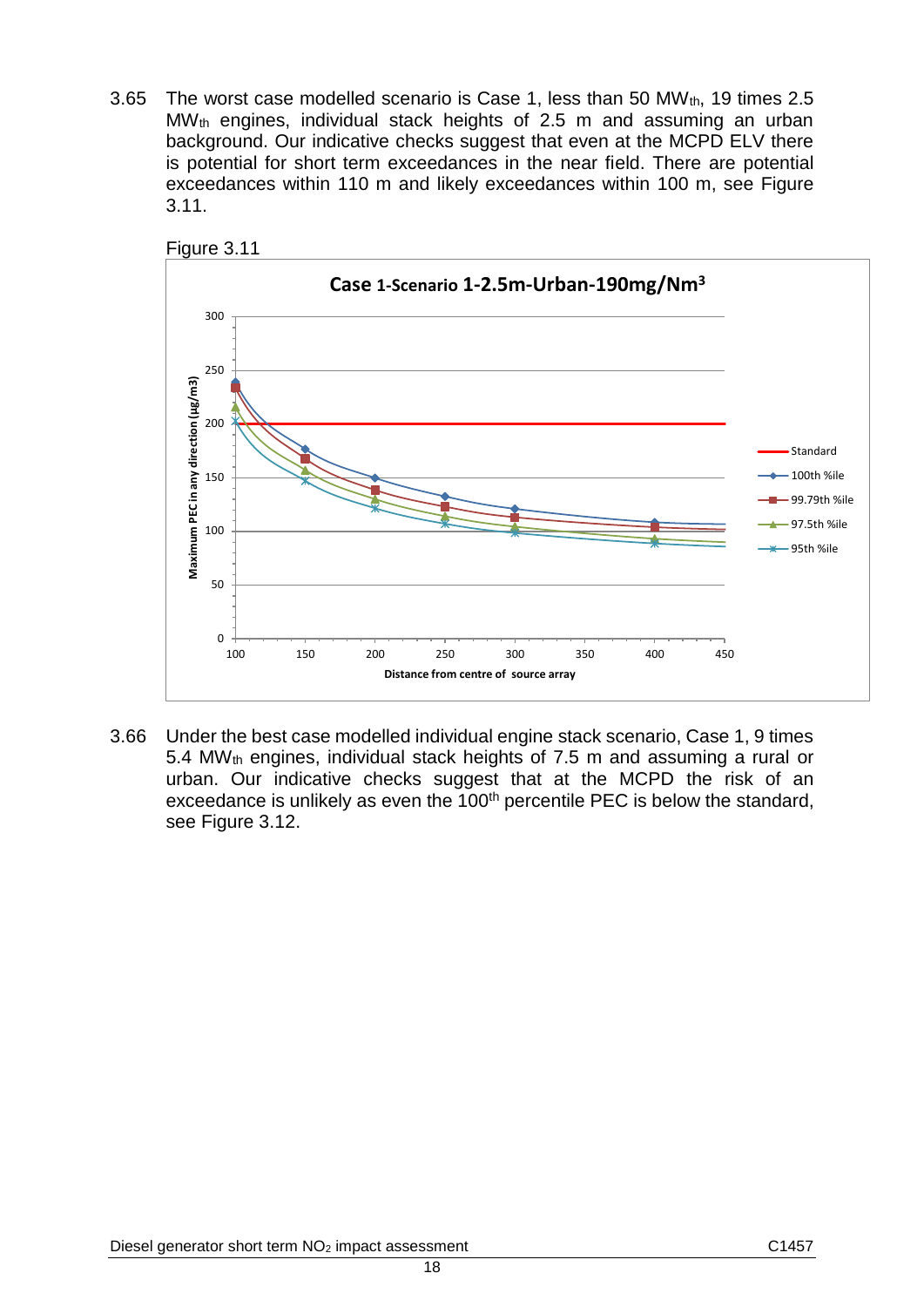



- 3.67 Based on our indicative checks at the MCPD ELV for plant just less than 50 MW<sub>th</sub> we cannot rule out potential short term exceedances in the near field where multiple engines with poorly designed individual stacks are proposed. Applying the precautionary principle site specific assessment is likely required if there are sensitive receptors within 150 m.
- 3.68 For information we have also conducted checks on Case 2, 20 MW<sub>th</sub> array, 8 times 2.5 MW<sub>th</sub> engines with individual stack heights at the MCPD ELV. Our checks indicate that under the 2.5 m individual stack heights and urban background case there is only potential for an exceedances within 100 m where the uncertainties are higher due to building downwash, see Figure 3.13.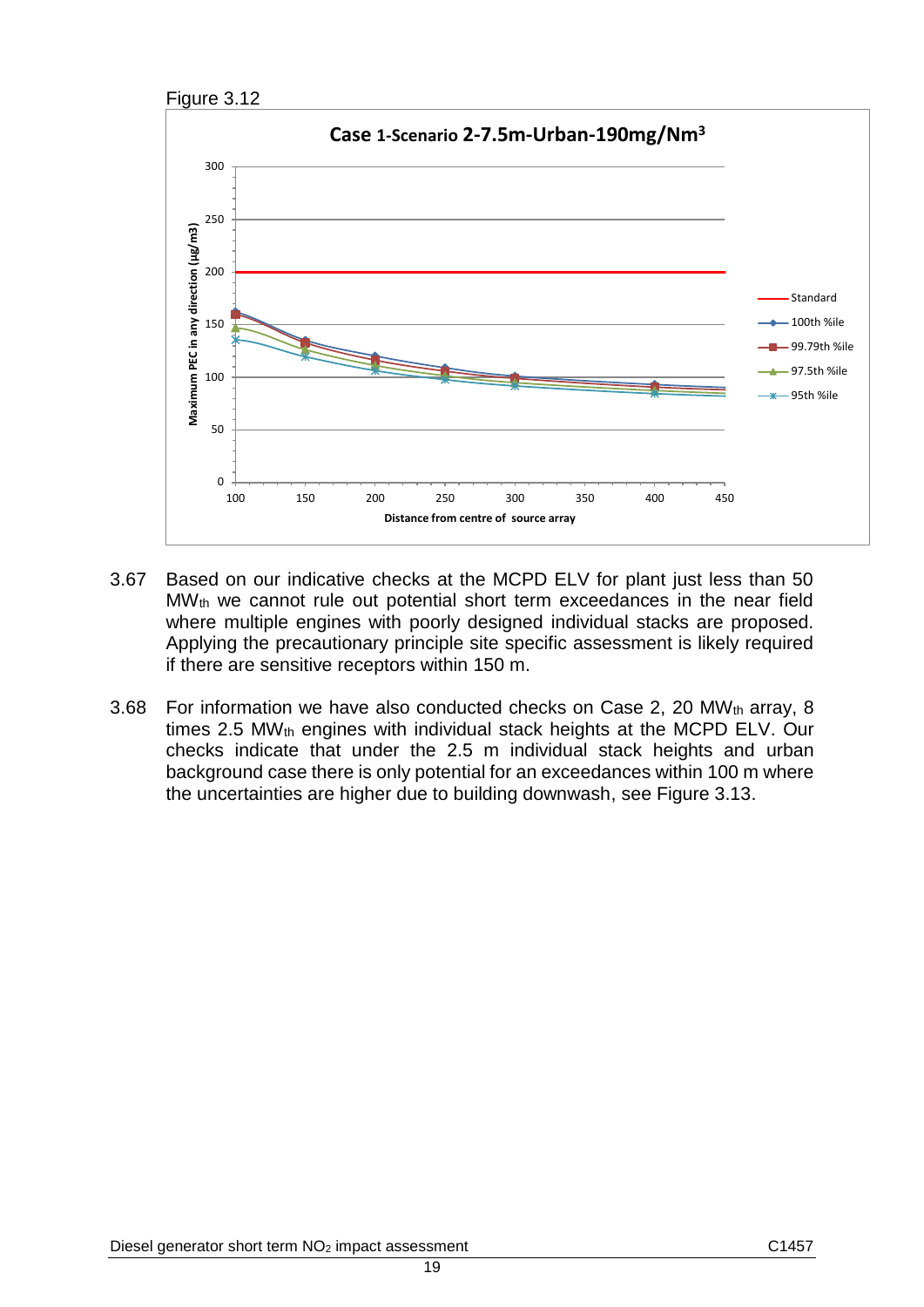



#### **Results summary**

3.69 Table 3 give a brief summary of the results and conclusions for each modelling scenario. It gives the distances where the modelling indicates potential exceedances of the standard as well as a summary of operational hour restrictions, eg 50 hours per year and emissions at the MCPD ELV for a number of the modelled scenarios.